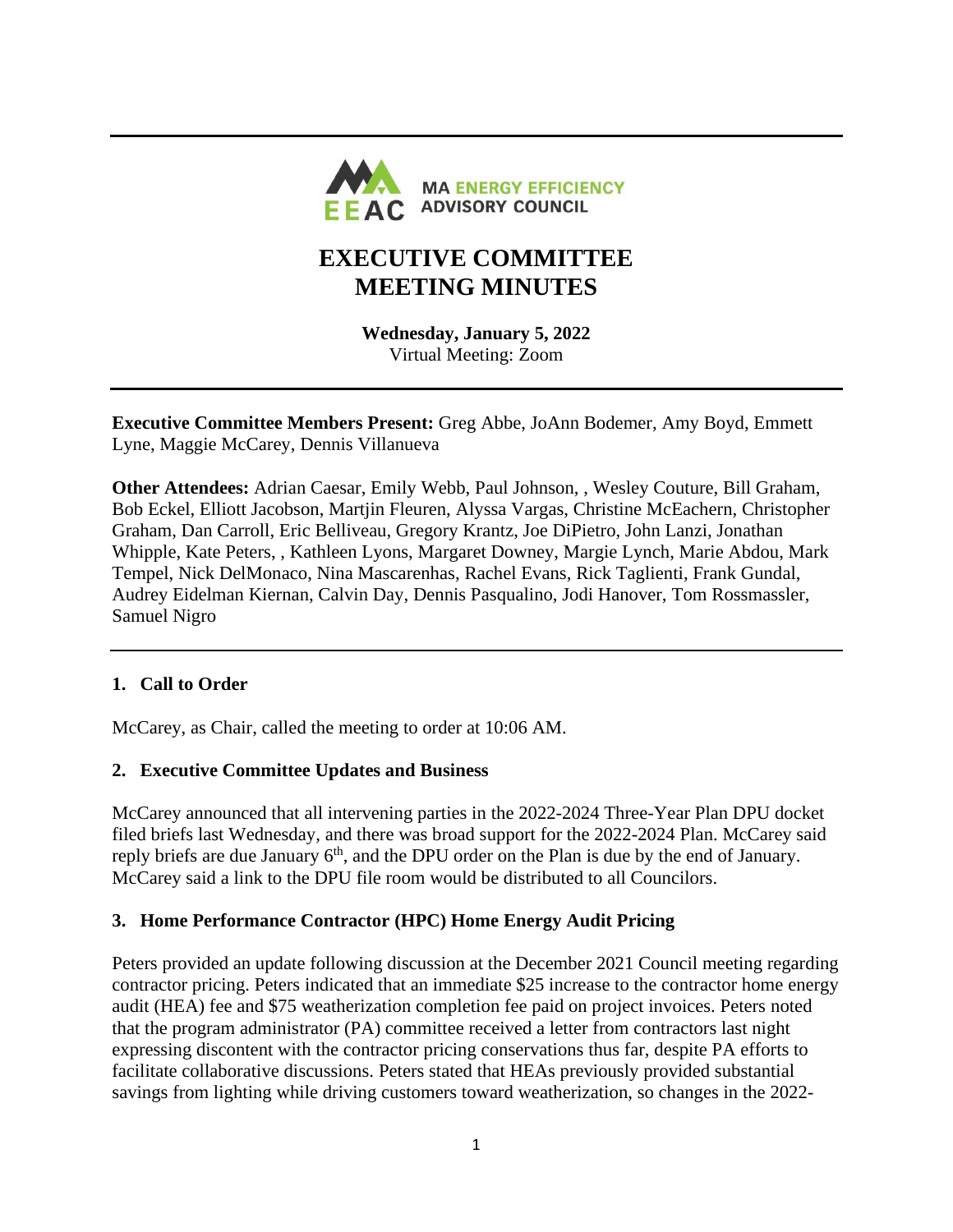2024 Plan related to lost lighting savings need to be addressed. Peters said that the PAs were concerned by operational costs covered by audit fees while HEAs no longer generate direct savings. Peters suggested that the PAs are seeking to realign revenue structures with program and Plan goals. Peters said the first step in the realignment process is the immediate HEA pricing increase, but further critical adjustments to audit fees will occur during the next six weeks. Peters added that National Grid and Eversource will focus on solidifying the further adjustments prior to releasing the next Weatherization Pricing RFQ to inform contractor bids. Peters also noted that the structure for ongoing discussions on contractor pricing will be determined, but lead vendors, PAs, and contractors will continue to discuss program pricing and costs in an appropriate forum.

Boyd suggested that the history behind lead vendor/independent installation contractor (IIC) and HPC pathways is an important consideration. Boyd said the transition away from lighting and into decarbonization efforts at which to evaluate the entire delivery model. Boyd recommended determining the best business model for accomplishing program goals. Peters responded that there is both a need and room for both contractor models, but they need to be more clearly differentiated for customers. Peters welcomed the opportunity for further discussion on contractor delivery models. McCarey wondered if the C-Team and PAs should provide a refresher on the current contractor models and challenges related to lost lighting savings and shifting program priorities.

Abbe believed that such a presentation would be beneficial to the Council, as many may not understand the separate delivery pathways within Mass Save.

McCarey asked why the estimated lighting revenue amount of \$43 the PAs presented was lower than the HPC estimate of \$66 in a prior presentation. Peters replied that there was a range across PAs, and the National Grid average was used. Peters said the Eversource average was in the \$60 range, but they could determine the average across all PAs.

Johnson indicated that HPCs have a different view from what Peters presented and felt it would be appropriate to hear from contractors participating in the meeting. The Executive Committee members agreed that this would be appropriate.

Couture noted that HPCs look forward to continued pricing conversations, but the PA proposal is an order of magnitude different from what real financial data from the four largest HPCs suggested was appropriate. Couture suggested that the weatherization conversion fee is essentially a convoluted quarterly bonus structure, and every PA has different requirements for earning it. Couture said contractors typically ignore this, but want to collaborate with the PAs to turn it into a more reliable source of potential compensation. Couture indicated that HPCs have always driven full weatherization, even back in 2015 when HPCs would net \$20 in earnings per HEA. Couture said costs have risen and lighting revenue has phased out, so HEAs are no longer valuable for HPCs. Couture added that HPCs yield good weatherization conversion rates, but lead vendors/IICs have a revenue stream that is designed to absorb marketing and operational fees, unlike the HPCs. Couture also noted that the PAs and contractors discussed implementing HVAC and heat pump measures through the HPC pathway, but not all HPCs provide such services. Couture commented that needing to perform additional services to break even on an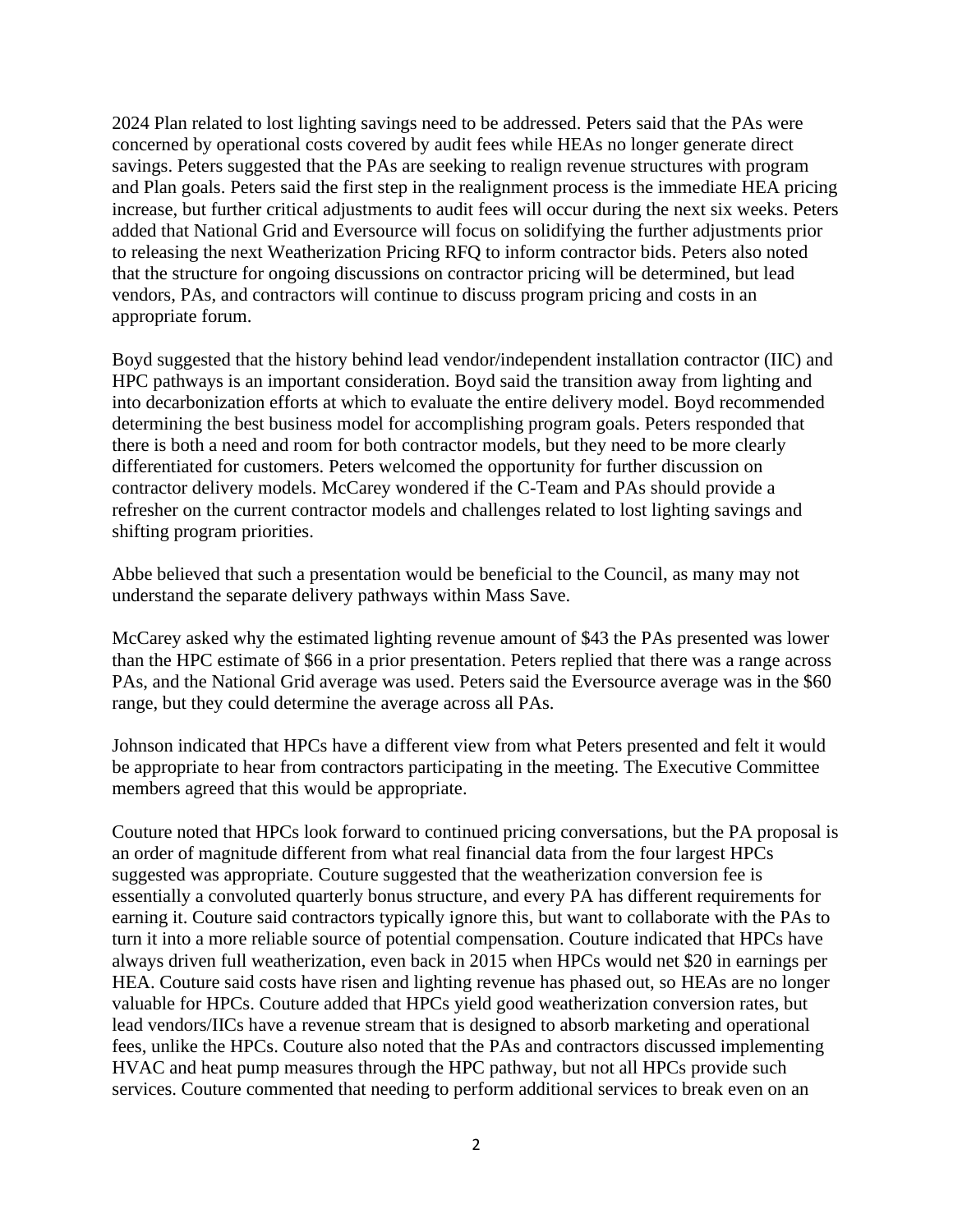HEA would not make sense. Couture supported further discussion on the pros and cons of both contractor pathways. At the start of RFP process, HPCs believed there would be one contractor pathway in the program, so contractor pricing would determine how much work HPCs would get in the program. Couture stated that this changed, the HPCs were informed there would still be two contractor pathways, and HPCs could only subcontract 25% of their work. Couture said that HPCs offer work to IICs at a discount because the HPCs need to administer the entire project, while lead vendors send work to IICs at the full market rate and the lead vendor is responsible for quality of work. Couture suggested that these arbitrary splits put HPCs at a disadvantage. Couture said that HPCs originally requested a \$250 increase for HEAs, but the actual data shows that they lose over \$300 per HEA. Couture acknowledged the PAs concerns about spending too much on audits that do not yield immediate savings, and added that the HPCs would support increasing compensation for successful weatherization conversions. Couture reiterated that the level of compensation increase the PAs put forth and what the HPCs have determined to be appropriate represents a large discrepancy.

McCarey said there has been some incremental progress, but more comprehensive changes to HPC compensation are needed. McCarey said the short-term price increase is insufficient for the HPCs, so additional changes are required, but there seems to be consistency between.

Bodemer garnered that there is an ongoing process in place for contractor pricing discussion, and it seems urgent for the PAs that they work with HPCs to find solutions. Bodemer said there is a lot of nuance and information to process, but was glad there is a process for continued dialogue.

Johnson claimed that the dialogue process has not been productive, and the PAs do not have the same degree of urgency to find a solution as the HPCs. Johnson believed the \$25 HEA fee increase is insulting and it does not demonstrate good faith effort from PAs. Johnson recommended that a third-party should mediate negotiations between the PAs and HPCs. Johnson said that it takes three HEAs to generate a customer, so the HPCs realistically lose \$990 before savings are achieved. Johnson noted that HPCs are knocking on doors to get customers since marketing efforts are not effective. Johnson said contractor requests have been discussed at the Best Practices Working Group, but HPCs are considering reducing work with Mass Save due to the lack of support. Johnson requested that the Executive Committee to take immediate action to support the contractor request for an emergency \$250 HEA fee increase, which is less than the \$330 they lose per audit. Johnson also requested that the Consultant Team (C-Team) and a thirdparty oversee these negotiations.

McCarey disagreed that the Executive Committee should recommend a specific dollar amount increase for HEA fees, and only supported directing the C-Team to review documentation and provide recommendations to the Council. McCarey said it is outside of the Council's charge to direct the PAs on a specific dollar amount, and the PAs indicated they will determine additional increases during the coming weeks. McCarey said the Department of Energy Resources can engage in the discussion if the PAs and HPCs cannot come to a consensus.

Johnson commented that another third-party should mediate the pricing discussions if the C-Team does not. Johnson commented that there is a \$14 million budget for Residential marketing, but PAs will not do anything to provide sufficient contractor support. Johnson commented that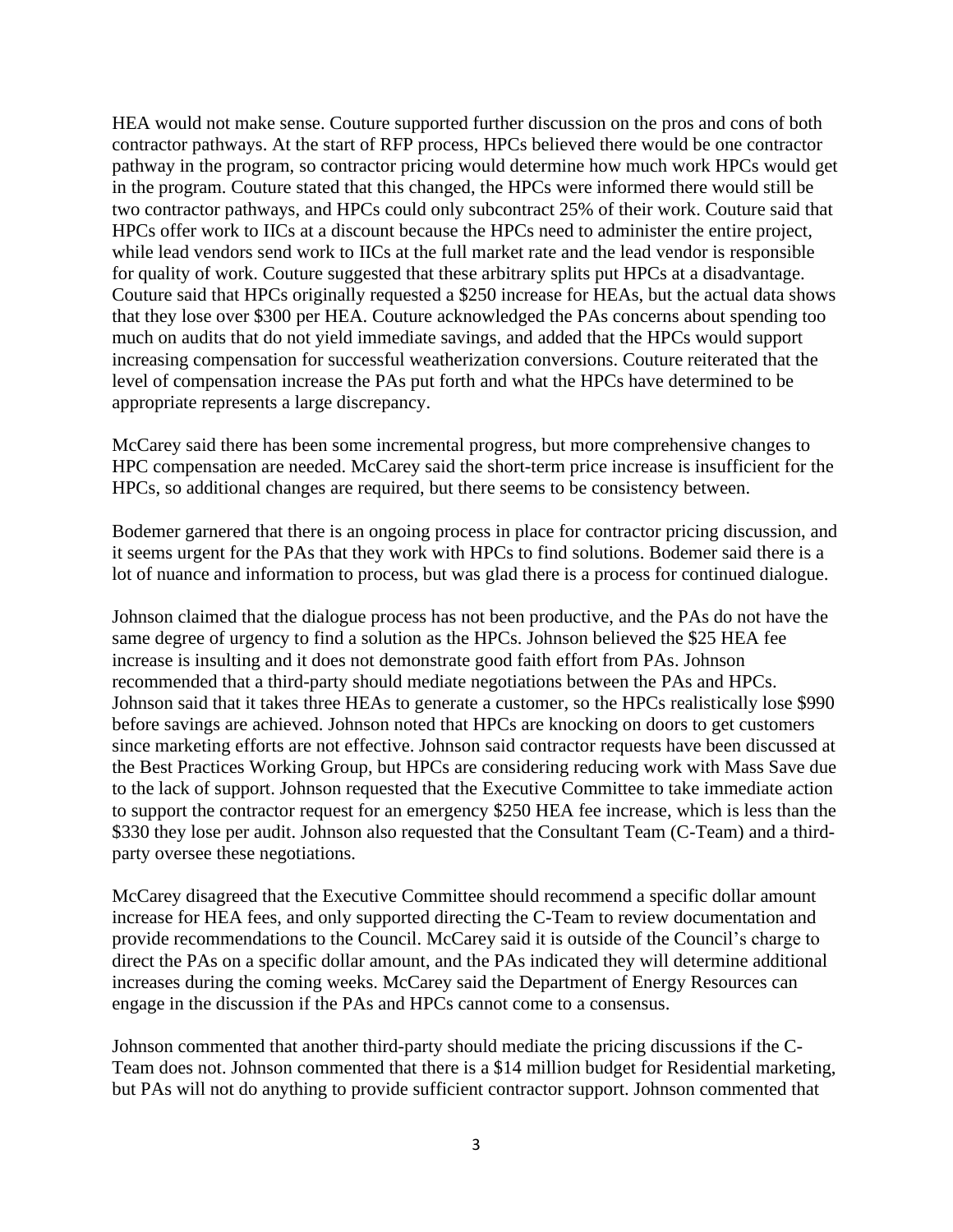the Best Practices Working Group is useless since HPC concerns have been continually ignored. McCarey directed Johnson to maintain respectful language. Johnson apologized.

Abbe reiterated the need for a presentation on the two contractor pathways. Abbe also agreed it is not appropriate for the Council to propose a specific dollar amount while unaware of how costeffective certain components of the pathways are. Abbe believed the Council would need more context to make a specific suggestion.

McCarey said it would be helpful for the PAs or C-Team to present this, especially since the C-Team has made prior recommendations on post-lighting programmatic changes.

Boyd suggested that the bonus structure and HEA payment fee need to be rectified, but the Council would need more context. Boyd said the Executive Committee alone could not make a recommendation, but the full Council may be able to from a process standpoint. McCarey said if all presented data is interpreted as true, then there is a definite need for further discussion.

Johnson said an immediate solution was needed considering that HPCs are already losing money every day. Johnson requested that the Executive Committee develop a Resolution for Council consideration. McCarey said the Executive Committee is not comfortable making a recommendation on a dollar amount, nor is it in the Executive Committee's charge. McCarey added that there is at least a short-term increase to cover the lighting differential and the PAs are planning further conversations with HPCs. Johnson indicated that the \$25 increase is for labor costs not lost revenue from LED bulbs. McCarey recalled that Couture suggested the contractors would support fee increases in the form of increased weatherization conversion fees.

## **4. Consultant Team 2022 Workplan**

Belliveau summarized changes from the 2022 C-Team workplan since the December Council meeting. Belliveau said there was Council feedback that more C-Team resources should be allocated to C&I sector support, so the share of C&I spending was increased to 20% of the total C-Team budget. Belliveau said an updated presentation to reflect these changes has been developed.

## **5. Data Request Process**

McCarey said an updated draft Data Request Process document was in development to add more clarity on what components would be considered when assessing value of data requests, especially as it relates to transparency and equity. McCarey noted that there would also be more language added regarding the Executive Committee's role in the process.

Johnson asked how data requests would be distinguished from clarifications and questions for immediate follow up in order to prevent delays. McCarey said the language would clarify what is included in the process, but it would mainly apply to material data requests instead of quick follow-ups.

## **6. Mass Save Program Update – Implementation Efforts During COVID-19**